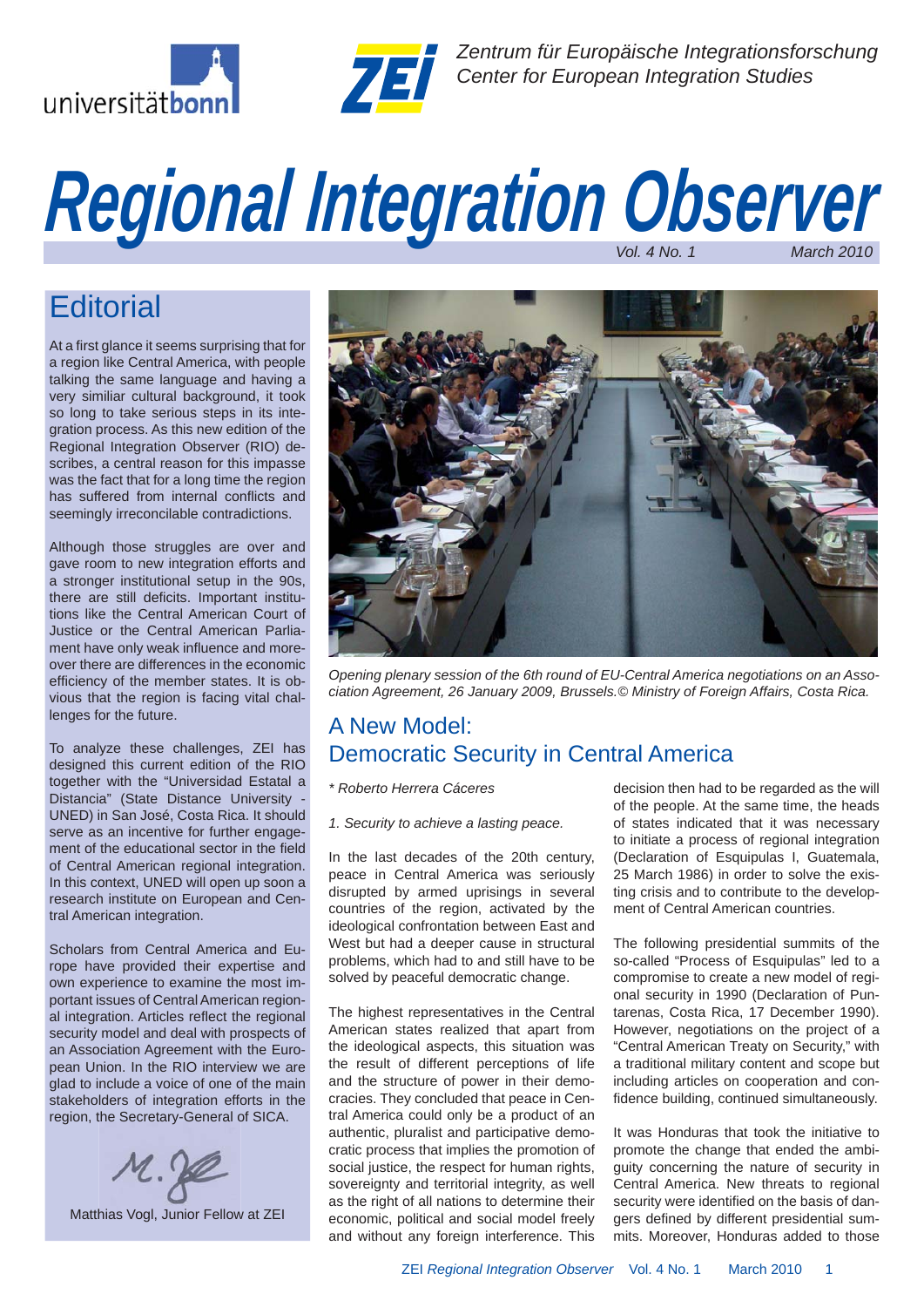threats other aspects such as fight against corruption and the link between security and development, democracy, peace and freedom. For this systematization we also looked at the new approaches discussed by the "Conference on Security and Cooperation in Europe" laid down in the Final Act of Helsinki in 1975 and the Charter of Paris for a new Europe in 1990.

On 12 October 1991, Honduras presented to the Central American governments the draft treaty called: "Charter of the Community of the Central American Isthmus". This document suggested establishing a new organization to strengthen regional integration and transform Central America into a region of peace, liberty, democracy and development. Therefore, it included, among others, the will to build up a new model of regional security with a special focus on democracy and sustained human development. The model was conceived beyond the traditional concept of national security. Thus, it should contribute to overcome extreme poverty, protect the environment and eradicate violence, corruption, terrorism and drug-trafficking. These efforts for regional security should be seen as an answer to the need to secure sustainable peace and liberty through the creation of conditions appropriate for human development and a dignified life for all inhabitants, which should be facilitated by pluralist and participative democratic institutions.

The new model for regional security was formally pointed out on 13 December 1991, when the "Protocol of Tegucigalpa," to the "Charter of the Organization of Central American States" (ODECA), was signed. This protocol founded the Central American Integration System (SICA) as a successor to the ODECA. In this Protocol, the rational balance of forces and the arms trade were added as additional components to the aspects already mentioned in the Charter presented by Honduras. The implementation of this new model was to be the object of a special treaty.

#### *2. Security linked to the human dimension.*

The "Framework Treaty on Democratic Security" was signed on 15 December 1995. In order to be qualified as "democratic", security had to follow the objectives of peace, development, democracy and liberty, as well as promote the principle of human dignity in Central America. Thereby the old doctrine focusing on the national security of states was rejected.

Against this background, the framework treaty stands for the philosophy of democratic humanism laid down in the "Protocol of Tequcigalpa" and specified by the regional strategy for sustained development (Alliance for Sustained Development of Central America, Nicaragua, 12 October 1994). The organs for the application of the framework treaty are: The summit of Presidents, the Council of Foreign Ministers, the Commission for Security and the Consultative Committee. The participation of civil society on a regional level in the Consultative Committee refers only to the security of persons and their goods and does not concern security issues between the states. This limitation is contrary to the nature of the new model of democratic security.

The principal threats to the security of inhabitants and to the stability of democratic societies in Central America, according to the treaty are: the lack of subordination of the military to the civil power; the absence of ideological pluralism, economic freedom and sustainable development; the lack of consumer protection, the protection of environment and the cultural heritage; poverty, violence, corruption, impunity, terrorism, drugs, the arms trade and the regional imbalance of forces.

In facing these threats it was agreed that the principal object of protection should be the human being (human security) as well as the defensive security of territory and national sovereignty. Because of that the Central American model of security is closely linked to the human dimension, whose essential requirements are the respect for human dignity, the improvement of the quality of living and the full development of the potential of Central American inhabitants. As a consequence, the framework treaty links the solution of the problems of human security in the Central American region to a comprehensive vision, interrelating all aspects of sustainable human development, be it in the political, economic, social, cultural or ecologic realm.

Therefore, the national and regional application of the security model has to lead

| <b>Schefflass days</b><br><b>Zentrute for Europäische totegrationsforichung</b><br>Center for European Integration Mudiev | <b>ZEI</b> |
|---------------------------------------------------------------------------------------------------------------------------|------------|
| Andreas Marchetti/Claire Demesmay (Hrsg.)                                                                                 |            |
| Der Vertrag von Lissabon                                                                                                  |            |
| Analyse und Bewertung                                                                                                     |            |
| in Zusalemenarbeit mit                                                                                                    |            |
| ifri≡                                                                                                                     |            |
|                                                                                                                           |            |
|                                                                                                                           |            |
|                                                                                                                           |            |
|                                                                                                                           |            |
| Nomos                                                                                                                     |            |

#### **New ZEI Publication - Detailed Analysis of the Treaty of Lisbon**

Andreas Marchetti/Claire Demesmay (eds.): Der Vertrag von Lissabon: Analyse und Bewertung, Schriften des Zentrum für Europäische Integrationsforschung (ZEI), Vol. 71,

Baden-Baden: Nomos, 289 pages, 2010, ISBN 978-3-8329-3676-1.

the existing resources to focus more and more on social investment. Member States are obliged to adjust their national budgets, taking into account the different realities in every country, to the benefit of the social sector including health, education and other sectors which contribute the improvement of the quality of living of every citizen, especially the weakest members of society.

For the implementation of the obligations summarized under the headline "security of persons and their goods" agreements on certain crimes like terrorism, drug-trafficking, transnational organized crime, illegal arms trade, car theft and on the prevention and mitigation of disasters and aspects of touristical security were prioritized (Regional Strategy and Mechanism on the Coordination of Disasters). In order to enhance the fight against corruption, the "Declaration of Guatemala for a Region free from Corruption" was signed in November 2006.

With regard to the new security concept for Central America, the treaty implementation has privileged military and police measures. What has hampered the equilibrium and the orientation towards the elements that have an explicit importance to valorize the model of "democratic security" in its particularity such as the formulation of the regional strategy on sustainable human development, the self-determination of Central America and the establishment of the preventive early warning mechanism for all categories of threats for regional security. These elements are needed to fulfill the purpose of the framework treaty, in particular human dignity, which fundamentally inspired its formulation and led to create a "Central American Mechanism of Information and Communication" where it highlights the implementation of an "Index of Central American Security". This index shall include all possible kinds of threats for the regional human security and provide a systematic monitoring element to verify the effectiveness of the new model. When a certain threat occurs, it shall give early warning signs and contribute to the solution of the problem. This information component shall be complemented by a permanent mechanism of communication to prevent incidents.

The new concept of regional security foreseen in the "Protocol of Tegucigalpa" is juridically binding for the seven states of Central America. However, up to now the application of principles and mechanisms presented by the "Framework Treaty of Democratic Security in Central America" has only come into force in Belize, El Salvador, Guatemala, Honduras and Nicaragua. On the international level, the "Special Conference on Security" and the "Organization of American States" formulated declarations on the model of "democratic security" in June 2004, confirming its progress and underlining its innovative vision and multidimensional perception of security and high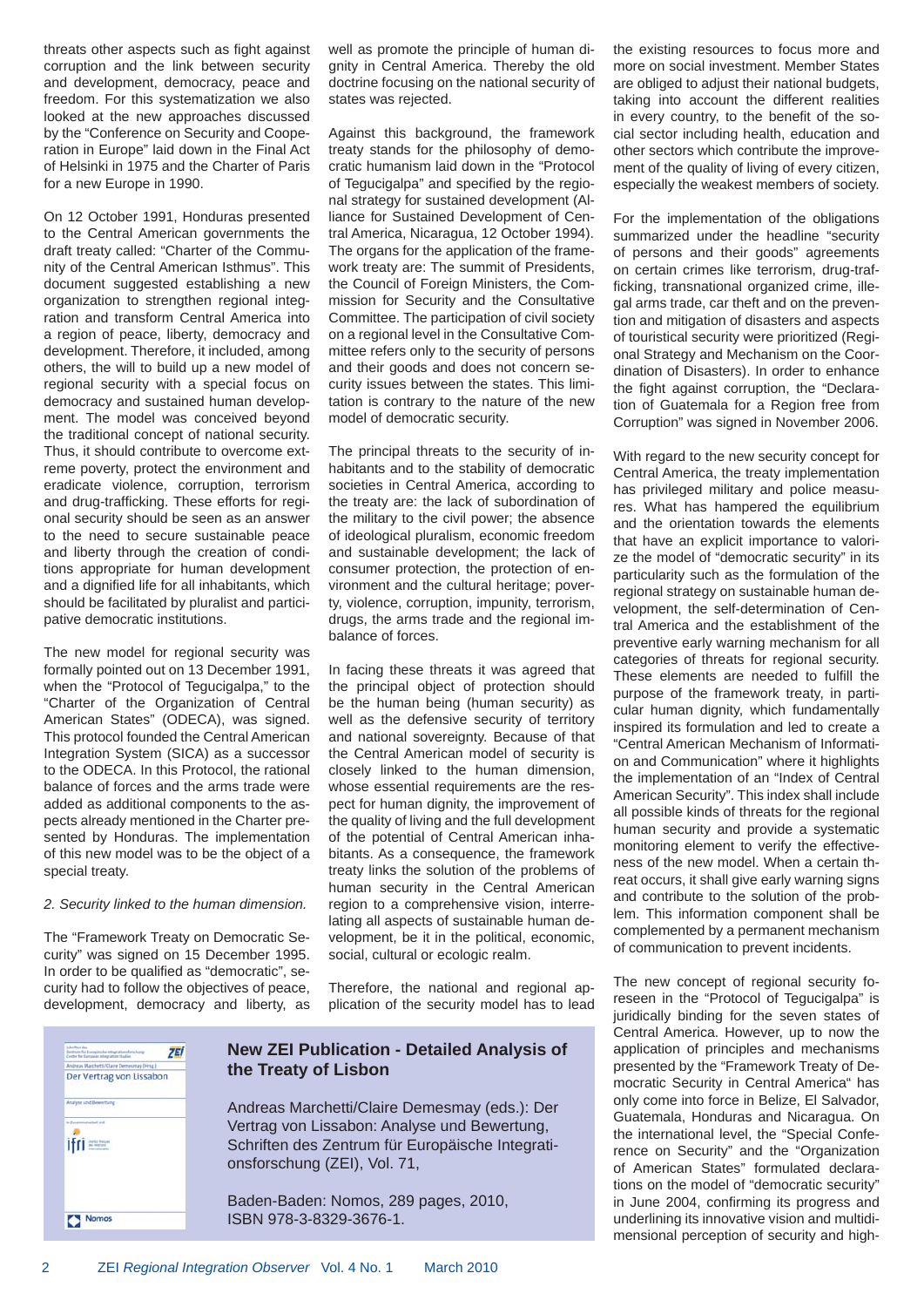lighting the substantive contributions of the SICA to this hemispheric security scheme.

#### *3. Effi ciency of the new model.*

The model of democratic security in Central America is the first conventional scheme of integral human security in the world. It has been the object of international recognition due to of its innovative humanistic character, which is in accordance with the universal principles of democracy. The model has institutionalized a new vision of human security and regional defense which goes beyond a defensive meaning of national security and develops a conviction of human security as preventive and cooperative, rooted in the rule of law. The model is valid and applicable on a national as well as on a regional level. Even today, its implementation, through a series of agreements referring to the security of persons and their goods and to regional security, has revealed a tendency towards military aspects and aspects of control and sanction. Even though these aspects are important as well they cannot be the only answer to the essential core of the new model which task is to prevent negative effects of certain threats to the populations, eradicate structural causes of insecurity and provide democratic governability in Central America.

Even 13 years after entering into force, the framework treaty on democratic security in Central America still has not been ratified by Costa Rica and Panama. There is now an evaluation planned to determine possible modifications. Nevertheless, what is needed even more than modifications is the implementation of the framework treaty. This is essential due to its significance as one of the successive treaties of the Central American integration process, taking into account its objective and goal that must be respected by the countries even if they did not ratify the treaty. The Vienna Convention on Treaty Law established this principle.

Thus, efficiency of the model of democratic security can only be achieved and the model can only be implemented if the following two requirements are fulfilled:

1. Its interaction with the whole regional judicial order of Central America, particularly the Protocol of Tegucigalpa, which institutionalized SICA and the acts derived from or complementary to this protocol such as the Alliance for Sustainable Development for Central America (ALIDES), the Treaty of Central American Social Integration, the Protocol of Guatemala to the General Treaty of Central American Economic Integration, the Statute of the Central American Court of Justice and others.

2. Its interpretation according to its objectives including the respect for human rights of all Central American citizens, the continuing improvement of living standards, the active participation of civil society and the consolidation of the rule of law to finally create a region in peace, freedom, democracy and development.

The functioning of the model of democratic security in Central America depends on the coordination, harmonization and convergence of the member states' policies as well as on the concrete political, social, economic, cultural and environmental actions of the institutions of SICA. In other words, the new model of democratic security on the regional and the national level is a public good, a basic presupposition to transform Central America into a region of sustainable human development in peace, democracy and freedom.

*\* Roberto Herrera Cáceres is University*  **Professor and was the first Secretary-Ge***neral of the Central American Integration*  System *(SICA).* 

### **A Preview of the EU-LAC May 2010 Summit in Madrid**

#### *\* Felix Peña*

"Towards a new phase of the bi-regional association: innovation and technology for sustainable development and social inclusion" is the central theme of the 6th Summit between the European Union (EU) and Latin America and Caribbean (LAC) countries that takes place in Madrid next May 18th.

After a ten-year experience with mixed results, which began at the 1999 Rio de Janeiro Summit, Madrid could be a unique opportunity to adapt to new global and regional realities with the goals, agenda and working methods of these bi-regional transatlantic relations.

The world, EU and LAC are very different today from what they were when the original idea for a strategic bi-regional association was launched making adaptation necessary. It is necessary to conceive the new phase with a pragmatic vision of the future and to draw concrete and very flexible action plans for the next ten years (2010-2020). But assuming that there are strong reasons for cooperation, emphasis should be placed more on defining how to work together on priority issues of interest for both regions.

In particular, on some of the difficulties that have been faced in the last ten years. These difficulties may account for the meager results obtained until now as a result of diversities and asymmetries that exist between the forms of organization of both regional geographic spaces.

On the one hand, in Europe there is a relatively solid institutional construction with a great potential for irreversibility, in spite of the difficulties that have become manifest by the differentiated effects of the global financial crisis. While, in LAC the integrations efforts are still fragmented and precarious. On many issues, the region does not speak with a common voice.

Still, it is possible some of the outstanding issues in the transatlantic bi-regional relationship could be resolved before or during the Madrid Summit. These include the association agreement between the EU and Central American countries and the negotiations with some if not all the member countries of the Andean Community. These would add to the existing agreements with Chile and Mexico. The EU has also concluded a strategic alliance agreement with Brazil that does not include commercial preferences but encompasses a wide spectrum of joint actions. Even if it has not yet been possible to finalize the bi-regional association agreement between the EU and Mercosur, both sides have recently signalized their intention to advance in their negotiations during this year.

The main issues of the bi-regional agenda, however, go beyond the preferential trade negotiations. They are related to some of the issues that demand collective answers at the global level, such as those of climate change and the environment; reform of international financial institutions; conditions for the integration of transnational production chains; food safety; new sources of energy; migrations, and collective security, among others.

Additionally, new non-preferential modalities should be included in the future bi-regional agenda as well. These would include for example, cooperation to increase trade and investment flows; financial support for infrastructure projects to improve the quality of the physical connections among markets, and joint projects in the field of innovation and technology for sustainable development and social inclusion – the last one being the main theme of the Madrid Summit. Some of those issues are included in the main proposals presented last September to the EU Commission through a Communication on "The European Union and Latin America: Global Players in Partnership".

*\* Felix Peña is Director at the Center for European Integration Studies at the "Universidad Tres de Febrero" in Buenos Aires.*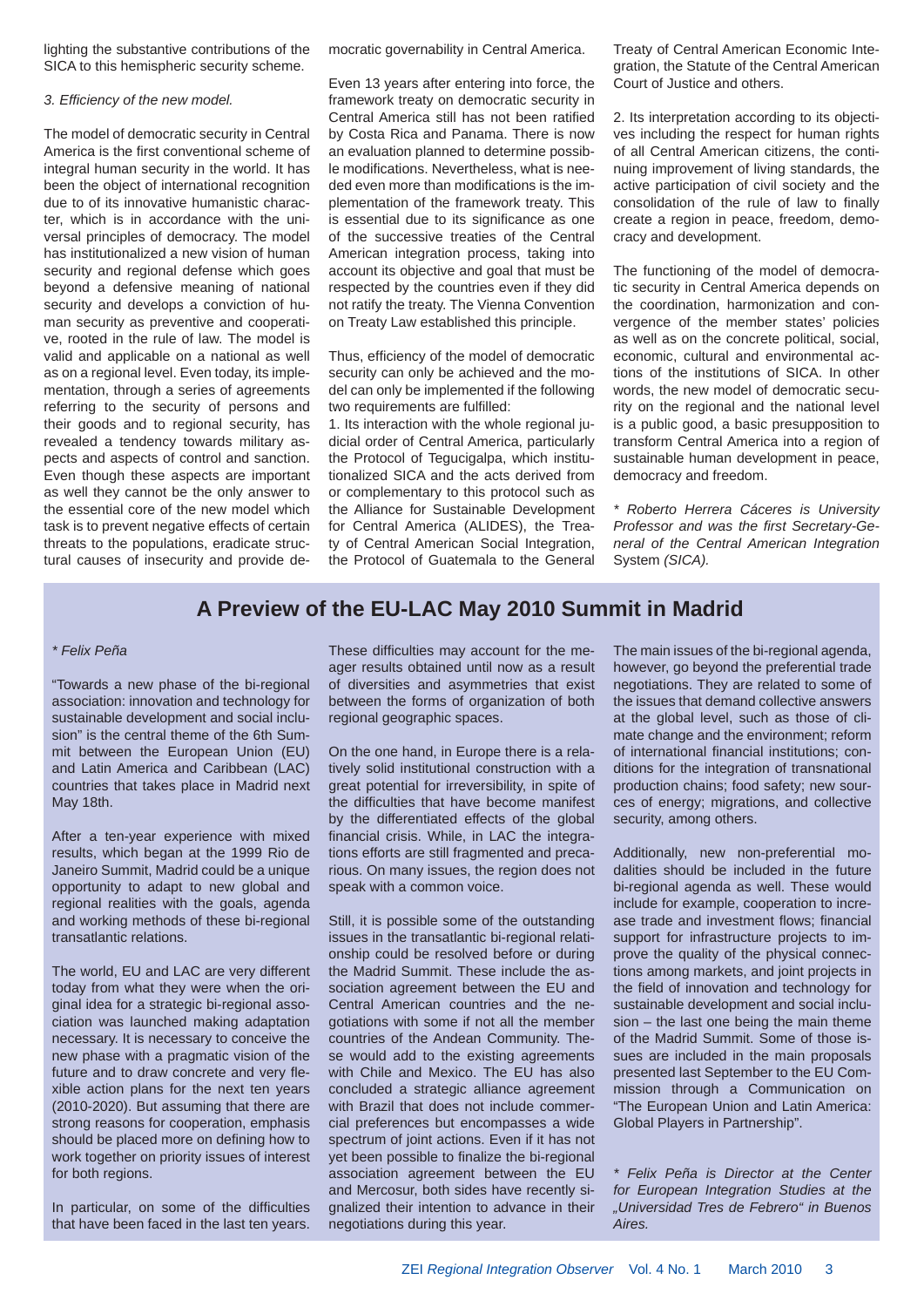## The Association Agreement between Central America and the European Union and its Effect on Central American integration

#### *\* Fernando Ocampo*

The Central American Integration System (SICA), as it is known today, is the result of a long, evolutionary process that allowed the region to establish a scheme that facilitates commercial and political exchange between the Central American countries. In this context, SICA's institutions have been established and adapted against the background of the present challenges. Still, the Central American integration process has proved to be difficult to be implemented with regard to political as well as economic aspects. One reason for the difficulties is that the objectives set have often been beyond the reality within the Member States. This is due to important differences in the countries' political institutional setup.

In order to understand Central American integration from a commercial perspective one has to start at its origins in 1951, when the Organization of Central American States (ODECA) was founded. Later, with the General Treaty on Economic Integration (TGIECA), a customs union was planned for the region, which was to eliminate all obstacles to the exchange of goods by establishing a common external tariff. Still, the internal conflicts in different Central American countries in the 1970´s and 1980´s had an extremely negative effect on regional integration efforts.

Nevertheless, despite these two decades of conflict, today's Central America is one of the most integrated regions in the world and has established a set of instruments that allow the region to integrate even further. In 1991 the judicial framework of ODECA was transformed into a more dynamic entity, which became the Central American Integration System. For this step as well as in the whole history of regional integration in Central America, the work of the European Union (EU) that through its integration had developed to an important international actor with a stable institutional setup and par-



*The symbol of the System of Central American Integration with the pillars: Development, Liberty, Democracy and Peace.*

ticipation of civil society, served as a source of inspiration.

Since the meetings of the San José Dialogue in 1984, which were the basis of the cooperation between the EU and Central America, pacification, political stability and the creation of a mechanism to support economic development and integration have been defined to be the main priorities of partnership. In the final declaration of the Summit of Guadalajara in 2004, the objective to promote regional integration as a means to implement projects of sustainable economic, cultural and human development on a regional level was reaffirmed. In recent times, apart from general development and integration, the programs of economic transformation and liberalization in Central America have drawn Europe's interest. The sectors of trade, cooperation and investment have also drawn the interest of Europe and have played a role in influencing the agenda between the two regions.

Because of this mutual interest and the capacities for trade, which Central America has developed in the meantime, there is pressure to establish new measures that strengthen the trade relations and political cooperation between the EU and Central America even more. Therefore, after several years of dialogue and rapprochement with Europe, within the context of the EU-LAC Summit in Vienna in 2006, the Heads of State have taken the initiative to negotiate an Association Agreement between the European Union and Central America.

In the framework of negotiations it is important to see that the mandate contains a series of requirements, with many of them referring to an enforcement of the regional integration process as a precondition for the Association Agreement. From an analytical perspective, these requirements are a typical component of third generation Association Agreements and an important clue in determining the influence the negotiations have on Central American integration.

The Association Agreement includes three pillars of negotiation: trade, politics and cooperation. Therefore, it belongs to a complex category of agreements. In general, a mandate for a bi-regional agreement was formulated at the Summit of Vienna. Still, from the Europeans' point of view, certain conditions emanate that have to be considered before the negotiation starts. One of these requirements is the condition to facilitate concrete progress in regional integration. This, no doubt, represents a difficult objective for Central American countries, because with an acceleration of regional integration, basic state processes are affected that are directly linked to very different



realities within the countries, be it the level of commercial development or the capacity to implement norms of International Law.

From a more commercial perspective, an essential goal of Europe is an integrated Central American region that facilitates the free circulation of goods produced in the region. Since March 2006, the first steps have been taken in this direction. At that time the Central American Heads of State met in Panamá and decided on a series of arrangements to establish a customs union and strengthen the institutional infrastructure for regional integration. The customs union is very advanced in its implementation. Of the goods 99 % enjoy free trade at the present and the common external tariff has been harmonized in 94% of the customs sector. This percentage is one of the highest of all integration schemes on the American continent and in the whole developing world.

It was reported to the EU that the Central American region plans to establish more comprehensive rules for commerce, particularly in areas like customs, mechanisms for conflict resolution or data security to facilitate interregional trade. Still there are other areas where a lot of work has to be done, like for example taxation systems, technical standards, the medical sector or environmental protection. Here efforts are currently concentrated.

It can be concluded that the EU has, in general, had a big influence on Central American integration and that the most important objective has been to finalize the consolidation of the customs union in a sustainable way, without being forced to make compromises that impede any country from participating. In this context, it is a crucial challenge for the EU to perceive the limits of its requirements and demands and to avoid including problematic aspects that could make the Association Agreement fail, instead of helping. As negotiations are continuing now after the suspension because of the coup in Honduras, there is hope that the agreement will be completed this year. For the time being, we will continue to work on the complete implementation of the customs union.

*\* Fernando Ocampo is Professor at the State Distance University of Costa Rica. He is also member of the Central American delegation in the negotiaions with the EU.*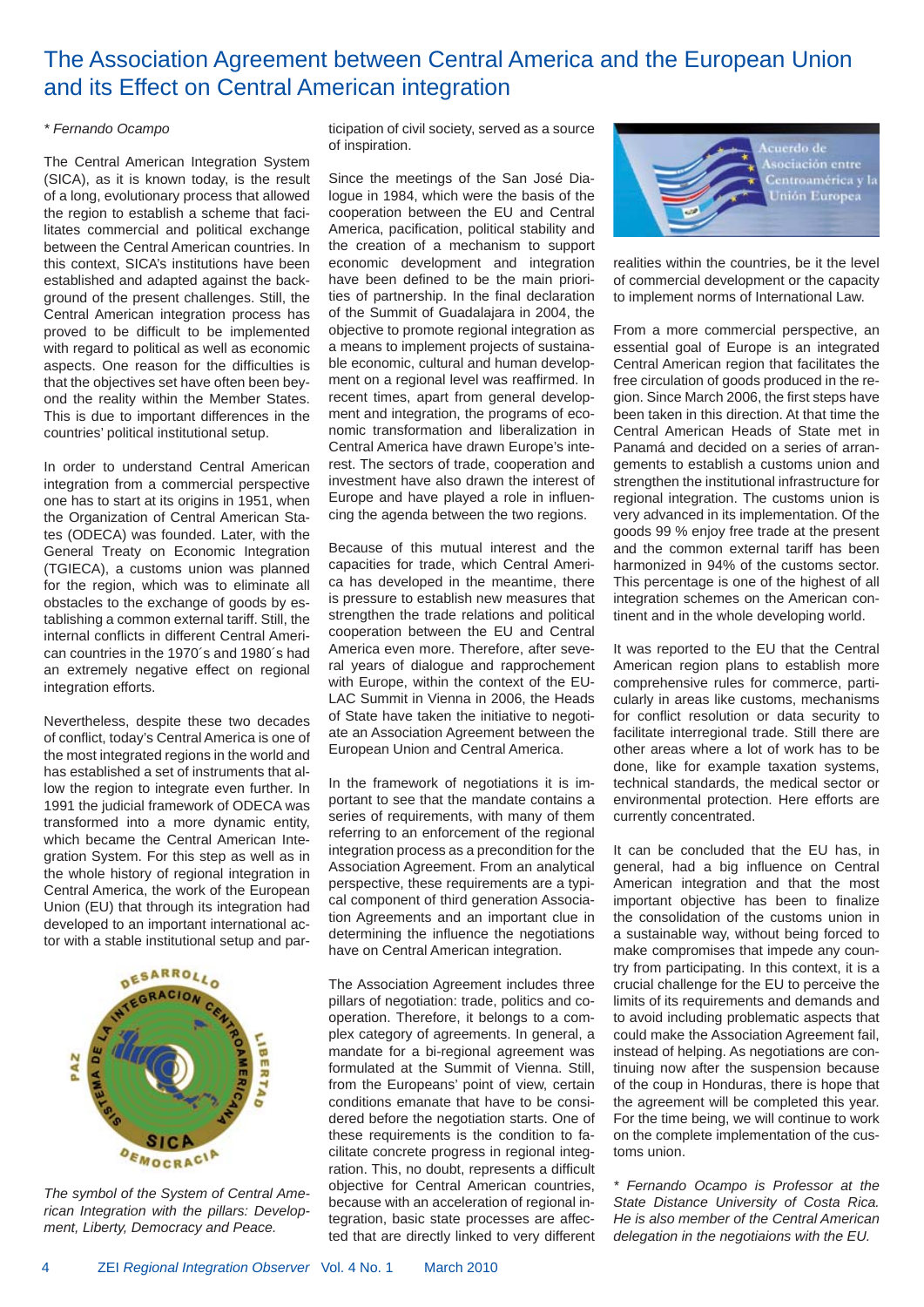## Dysfunctional aspects and perspectives of Central American Integration

#### \* *Luis Arnoldo Rubio Rios*

To give a clear picture of the functioning and the future perspectives of Central American regional integration since its origins in 1960, and to know why that now after 50 years, this process has not developed as it was planned and hoped for, it is important to first of all take into account some disturbing factors that have occurred again and again from the beginning to the present.

The process of Central American integration started in the early years of the 1960´s but was already put on hold for the first time with the war between Honduras and El Salvador in July 1969. This conflict began as a border conflict and was exacerbated by the migration of farmers from El Salvador to Costa Rica. In fact, it was a pointless war but it interrupted the integration process for a period of eight years in Central America. Finally, having solved this problem, the "Sandinistas" tried to overthrow the dictatorship of Somoza in Nicaragua and at the same time the movements to topple authoritative regimes in El Salvador, Guatemala and Honduras were growing stronger.

These struggles, which lasted approximately 15 years from 1972 to 1987, hampered regional integration because political leaders were more interested in solving their internal problems then steering the integration process back into the right direction. Moreover, after the regional peace of Esquipulas in 1987, the effects of the economic crisis in the 80´s hit the economies of Central American Countries very hard. With the Protocol of Tegucigalpa in 1991, integration in Central America seemed to gain ground again: its institutions were reformed in preparation for a new vision of the region in the 21 century. But the world was again at that moment facing radical changes and being transformed from a bipolar into a more multi-polar world.

Apart from these political obstacles there were also natural disasters such as hurricanes, earthquakes, floods and other such disasters that have again and again distracted the integration process because of the resulting national urgencies. It its in the framework of these circumstances that an analysis of the structural defects and of the future options of regional integration in Central America has to take place.

*1. What obstacles for regional integration?* a) It is said that Central American integration is faint because neither the process of industrialization nor the diversification of business, which had initiated hopes for development materialized. The effect of these two processes has been limited by the creation of an oligopolistic market, depen-



*Campus of the State Distance University in San José, Costa Rica.*

dent on transnational enterprises that did not produce foreign exchange and which, even worse, led to the need to import raw materials and other resources. Enterprises were dedicating their business more to consolidation than to the production of and specialization in consumer goods.

b) The process of industrialization did not enforce the transformation and development of the agricultural sector as it was expected and did not improve the living standard of the workers.

c) The leaders of industrialization, protected by the doctrine of National Security and in agreement with the conservative sectors of society, were neither interested in transforming nor modernizing the industry and did not want to include civil society. As it was a time of confrontation, hard power, the struggle between communism and capitalism, integration was born without a real connection to the societies but instead as a tool of the ruling elites.

d) The goal to promote regional integration without including civil society brought many social problems: poverty and social inequality, crime, lack of governability, deterioration of processes of democratic change, lacking respect for human rights, illiteracy.

e) The process of industrialization grew disproportionately. This unequal development led to problems concerning regional trade competition. The imbalance in terms of production hampered the competition between the different countries of the region.

f) Central American integration was more discourse than practice: There were agreements and compromises made to enhance integration, also between Central America and the European Union, but in fact very little was done until now.

g) After the Protocol of Tegucigalpa in 1991, an institutional framework was established that did not respond to the existing challenges, especially to the goal of integrating civil society and bringing a hesitant Costa Rica closer to the integration process. Two of the Central American institutions, the Central American Parliament and the Central American Court of Justice, are generally questioned by Costa Rica, which is hampering the future of regional integration

h) As previously mentioned, Central American integration has been on a rocking road from its beginnings:

• From 1960 to 1968 the foreign investment in Central America, coming especially from the United States, was tripled from 1,6 million dollars to 5 million dollars. Because of its interest in gaining control and privileged access to Central America and to be able to influence the process of regional integration, the USA offered initial help of 100 million dollars, with which it had the opportunity to affect market rules. Meanwhile the inital goal of the United States to slow regional integration in Central America and thereby impede rapprochement of the European Community has transformed.

• From 1969 to 1977: Central American integration was paralized by the war between Honduras and El Salvador. Trade worked on a bilateral level but with great difficulties especially for goods from El Salvador, which could not circulate in Honduras. This period marked the beginning of the regional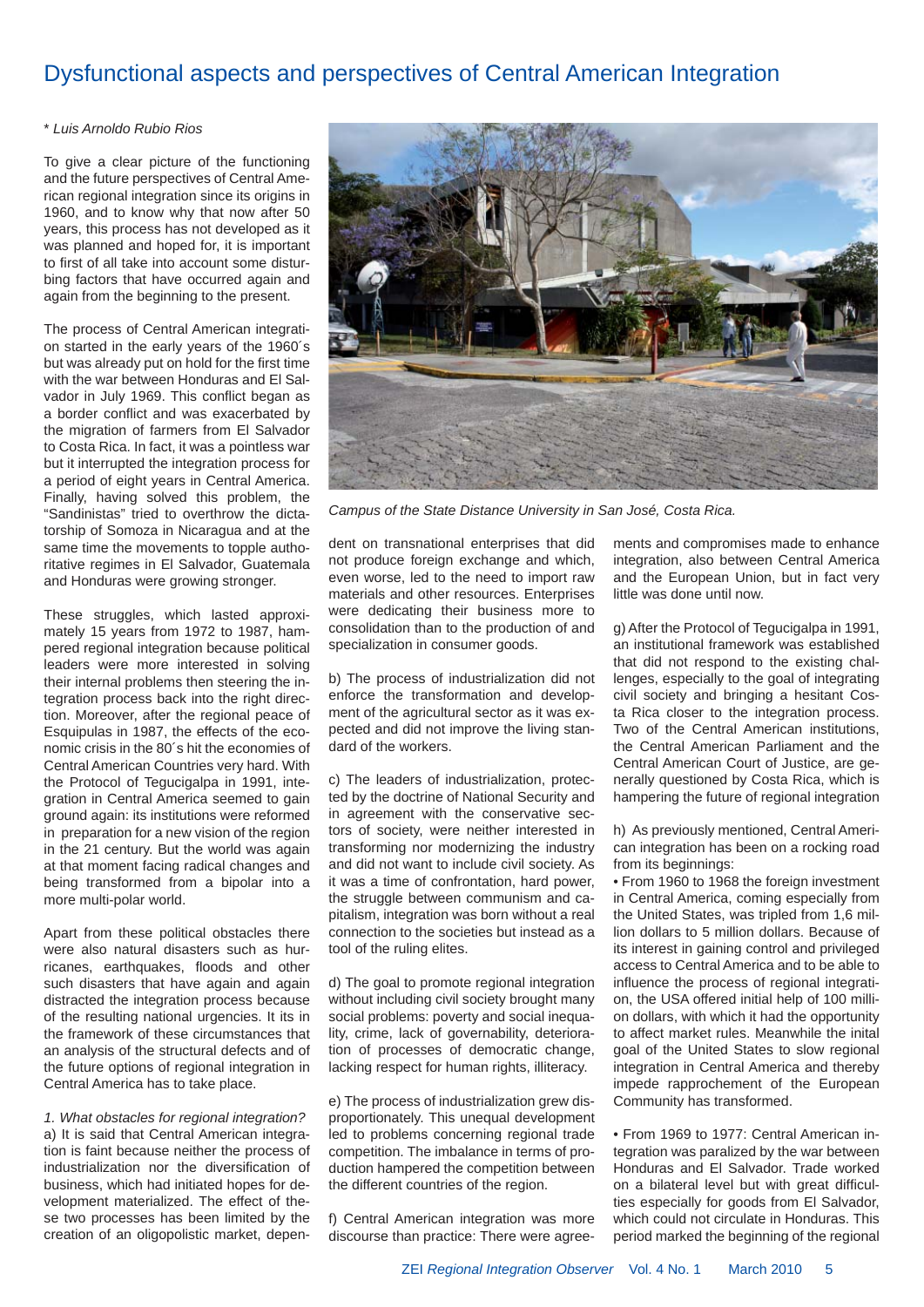political crisis that deteriorated the outcomes of integration.

• From 1978 to 1981: This period coincides with the term of President Carter who had to fight against the world economic crisis. Central American integration was still deprived and therefore so was its outcomes.

• From 1982 to 1991: These were hard times for the region because the government of the United States led by Ronald Reagan felt obliged to intervene militarily in the region but the intervention of the European Community thwarted these intentions. In 1984 the first agreement of San José was signed between Central America and the EU followed by the peace of Esquipulas. With these two events new expectations arose. But even though this was the beginning of a democratic process coupled with newly agreed peace it cannot be said these two aspects helped very much to increase the integration outcome. Also, Central American economies, with their traditional primary structures, did not especially contribute to an economic improvement.

• From 1991 to 2009: Trade has developed and export volumes have increased within Central America, as well as to the United States, Europe and Asia. Diversification of the industry plays a role in this. There are now more and more exports from Costa Rica, Guatemala and El Salvador, but continued backlog of Honduras and Nicaragua in this respect.The face of regional integration is still more comercial then social.

#### *2. What are the main challenges for the Central American integration process?*

First and by definition, Central American integration needs to be enforced to better prepare the participating states to confront the current challenges of globalization.

a) Regional integration of the coming decade has to concentrate on issues such as better social cohesion, the diversification of development programs and the redistribution of responsibilities. The regional integration should focus on these aspects so that the operative dynamic of integration can spread to all countries of the region in the same way and not only be limited to the northern triangle.

b) The way that Central American integration is running at the moment, subordinated to a pyramid structure and the resulting exclusively from presidential decisions, it is not possible to advance in the aspired manner. The presidents of these countries have to find a mechanism that produces effective and immediate results. The universities of the region are one example for the lack of inclusiveness: very few are participating in the development of community programs. There is little motivation by the leaders to include the universities by giving them special tasks and functions and the budget to fulfill these tasks.

c) Looking at the outcomes of the Central American integration process since 1960 until today, the following steps are of interest for the future:

• Common development policies have to be elaborated at long range that help to increase the per capita income, start action against crime, protect the environment, combat poverty, corruption and impunity and of course, modernize the judicial system, the customs system and guarantee a better distribution of customs revenues, build up a monetary union and a reform of the regional institution and others.

• It is imperative to strengthen regionalism so that all countries contribute in the same way to the realization of important projects. • A greater success in the development of the region in the next 20 years depends foremost on human capital in the process of regional integration.

*\* Luis Arnoldo Rubio Rios is Coordinator of the Master of European Studies at the State Distance University of Costa Rica.*

## **Interview with the Rector of the State Distance University of Costa Rica (UNED), Luis Guillermo Carpio**

#### **1. How should Central American universities participate in the process of regional integration?**

They should be active in promoting and developing the integration process in our region, especially helping to enforce integration efforts in the education sector. We believe the initiatives that have been taken in the region in this respect have to be taken seriously and have to be further elaborated. UNED has contributed to this process in the last few years. The two most important institutions in this context are the Central American Council on Higher Education (CSUCA) and the Central American Integration System (SICA).

The sharing, linking and interacting of our universities are important tasks. Aspects such as academic research and the improvement of our systems of post-graduate studies are fundamental components in such a way that a virtual as well as a physical exchange between students and professors is facilitated and other common projects are developed.

#### **2. What has been the contribution of the UNED to Central American region integration until now?**

Several special actions have been developed: firstly, we now have a Master of European and Integration Studies and second-



ly, a research institute will soon open at the UNED that will be tasked to do research on European and Latin American integration.

There were several projects realized at the regional level: videoconferences, seminars, colloquia and several information and capacity-building activities on regional integration matters. Moreover, three courses on regional integration topics were organized for young people from Central America and the Dominican Republic under the auspices of the CSUCA, PAIRCA and the European Commission. Additionally, seven panels to inform on the advances of the Association Agreement between the EU and Central America, one international seminar on community law and regional integration, were formed. Along with the publication of a book together about the "Improvement of community policies in Central America in the light of European experiences". Further cooperation with other universities beyond Costa Rica is also planned.

Also, starting in July 2010 the UNED will hold the presidency of the CSUCA and we hope to intensify integration efforts with the support of experts.

#### **3. What signifi cance does the cooperation with European universities have for the UNED?**

There is a special significance that can be summarized in two points. First, the facilitation of university networks to promote virtual and physical exchange and the development of common projects and investigations will increase the potential and quality of university education especially in the field of post-graduate studies.

Second, the Central American universities, must improve their quality and need to be present in international panels. This can be achieved, by developing research projects that deal with topics close to regional integration in Central America, as this is, in particular, a reflection of the core concepts of our future institute on European and regional integration studies.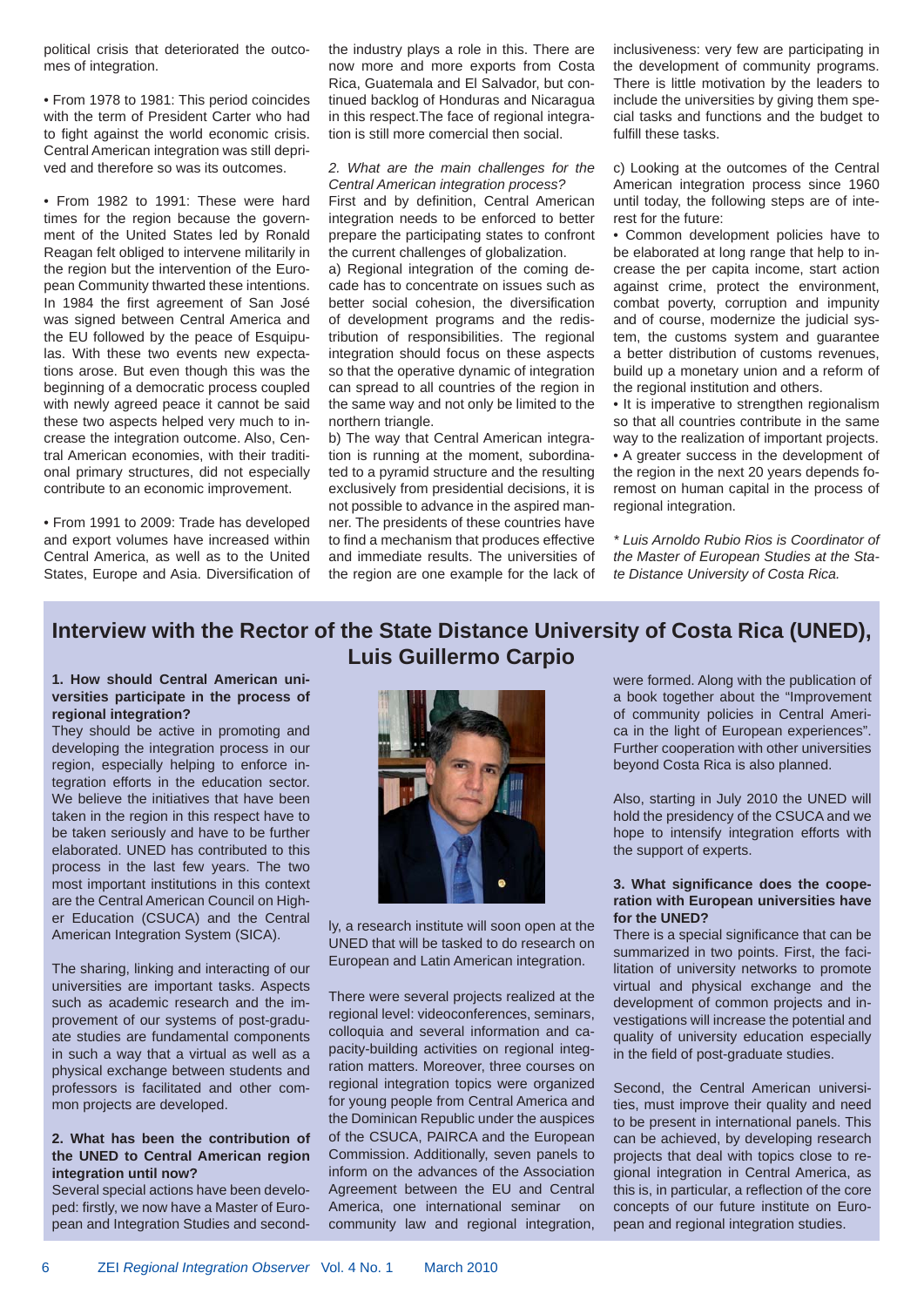## The EU´s relations with Central America: Quo Vadis?

#### *\* María Belén Olmos Giupponi*

Over the past twenty years the relationships between the EU and Central American countries have gone through different periods. During the 80s the EU played an important role in the democratization of the Central American region. Indeed, within the framework of the external relations the European Community contributed to regional stabilization after years of armed conflict through the San José Dialogue Process. In the 1990s the reform of the regional integration process with the adoption of the Tegucigalpa Protocol (1991), which established the Central American Integration System (SICA) and the EU-LAC Summits, contributed to defining a new understanding between the regions. Over the first

#### **SICA - Facts and Figures**

#### **Members**

Costa Rica, Belize, El Salvador, Honduras, Nicaragua, Panama, Guatemala. The Dominican Republic is an associated member.

#### **General**

- Founded: Protocol of Tegucigalpa, 13 December 1991.
- Succesor of the Organization of Central American States (ODECA)

#### **Objectives**

Transform Central America into a region of peace, liberty, democracy and development.

- Consolidate democratic principles and human rights
- Bring about a new model of security
- Establish Central America as an eco nomic block with a common currency
- Balance economic development and facilitate environmental protection

#### **Important Institutions**

- Assembly of Presidents
- Central American Parliament
- Central American Court of Justice
- Council of Ministers
- Executive Assembly
- SICA Secretariat

The system furthermore consists of several sub-secretariats. Most important in this context is the general secretariat for Central American economic integration (SIECA) which supervises the creation of the common market and the customs union.

decade of the 2000's interregional relationships focused on the adoption of a new regulatory framework: in 2003 a new Political Dialogue and Cooperation Agreement was signed and in 2007 negotiations for an Association Agreement were launched. Today interregional relationships face a new phase. From the EU's perspective, the Association Agreement is envisaged as a comprehensive Agreement, embracing all the relations of the EU with Central America and is comprised of three pillars: political dialogue, cooperation and trade. Through the agreement the EU attempts to enhance the political dialogue between both regions, intensify and improve cooperation in a vast variety of areas and to enhance and facilitate bi-regional trade and investments.

The EU decided that the conclusion of the Association Agreement would be based on two conditions: on the one hand, the outcome of the Doha Development Agenda and, on the other hand, the achievement of a sufficient level of regional economic integration in Central America. Since the EU and Central American countries decided to start discussing the conditions for the future Agreement, seven rounds of negotiation have taken place . An additional trouble encountered in the negotiation process was the political situation in Honduras. The EU held its position as an external actor supporting democracy and, accordingly, suspended negotiations in July 2009. After the recent elections in Honduras, negotiations are expected to soon get back on track.

Even today, one of the main obstacles in negotiations has been the slow progress of regional integration. Despite all the modifications operated recently. SICA is still an incomplete custom union that intends to become a common market. Besides, the economic integration process is mainly inter-governmental and its decision making process is based on the rule of consensus.

As for the issues related to trade, there have been interesting developments. The EU is the second partner in the Central American region after the US, which became stronger after the signing of CAFTA. Central America benefits from the EU's unilateral tariff preferences granted through the Generalized System of Preferences (GSP) Plus which permits preferential market access for countries committed to promoting sustainable development and good governance. In this framework, the EU sees the conclusion of the Association Agreement as a high priority because it will introduce a Free Trade Zone and strengthen economic links. The negotiation groups established have so far achieved significant progress on issues such as customs and trade facilitation, intellectual property and in the areas of competition, trade and dispute resolution. A problematic question regarding the so-called banana dispute has been recently settled by the adoption of the agreement reducing tariffs in December 2009.

Aspects concerning cooperation and political dialogue have been less controversial during the negotiations. The Central American region is facing challenges such as democratic instability, weakness of the rule of law and different human security threats (rising levels of social violence, migratory pressures, organized crime and drug smuggling). Consequently, the EU agenda not only included economic and commercial aspects but also social and political issues, such as sustainable development, social integration and promotion of democracy, good governance and respect for human rights. Furthermore, the EC Regional Strategy Paper (2007-2013) emphasizes the EU's role as a main contributor in Central America through the implementation of various cooperation programs.

As can be perceived interregional relations are now at a crucial point. Despite all the difficulties found in the negotiations, both regions still have strong interests in the signing of the Association Agreement. On the part of the EU, the conclusion of such an Agreement will mean the consolidation of its political and economic influence in Central and Latin America. Additionally, the EU will reinforce its role in promoting cooperation, multilateralism, regional integration and social cohesion (reducing poverty and combating inequalities and exclusion). In this respect, the partnership represents an opportunity to move towards a comprehensive development including not only the economic and commercial aspects but also, and more importantly, social issues and cooperation for the Central America.

In conclusion, it can be said it is foreseeable, if all the requirements are met, the EU will conclude the Association Agreement sometime this year. Initially, the EU aims to finish the negotiations by the next EU-Latin America Summit scheduled for May 18th 2010 in Madrid. In this scenario, it is also important to remember that the future of the relationships will depend, in part, on how the EU places itself in the international arena after the implementation of the Lisbon Treaty. Even if it is difficult to predict the final outcome the recent visit of the EU Trade Commissioner in January 2010 to the Central American countries and the resumption of negotioations in February in Brussels indicates a clear commitment of the EU to bring the negotiations to a successful end.

*\* María Belén Olmos Giupponi is Junior Professor at the "Universidad Rey Juan Carlos" in Madrid.*